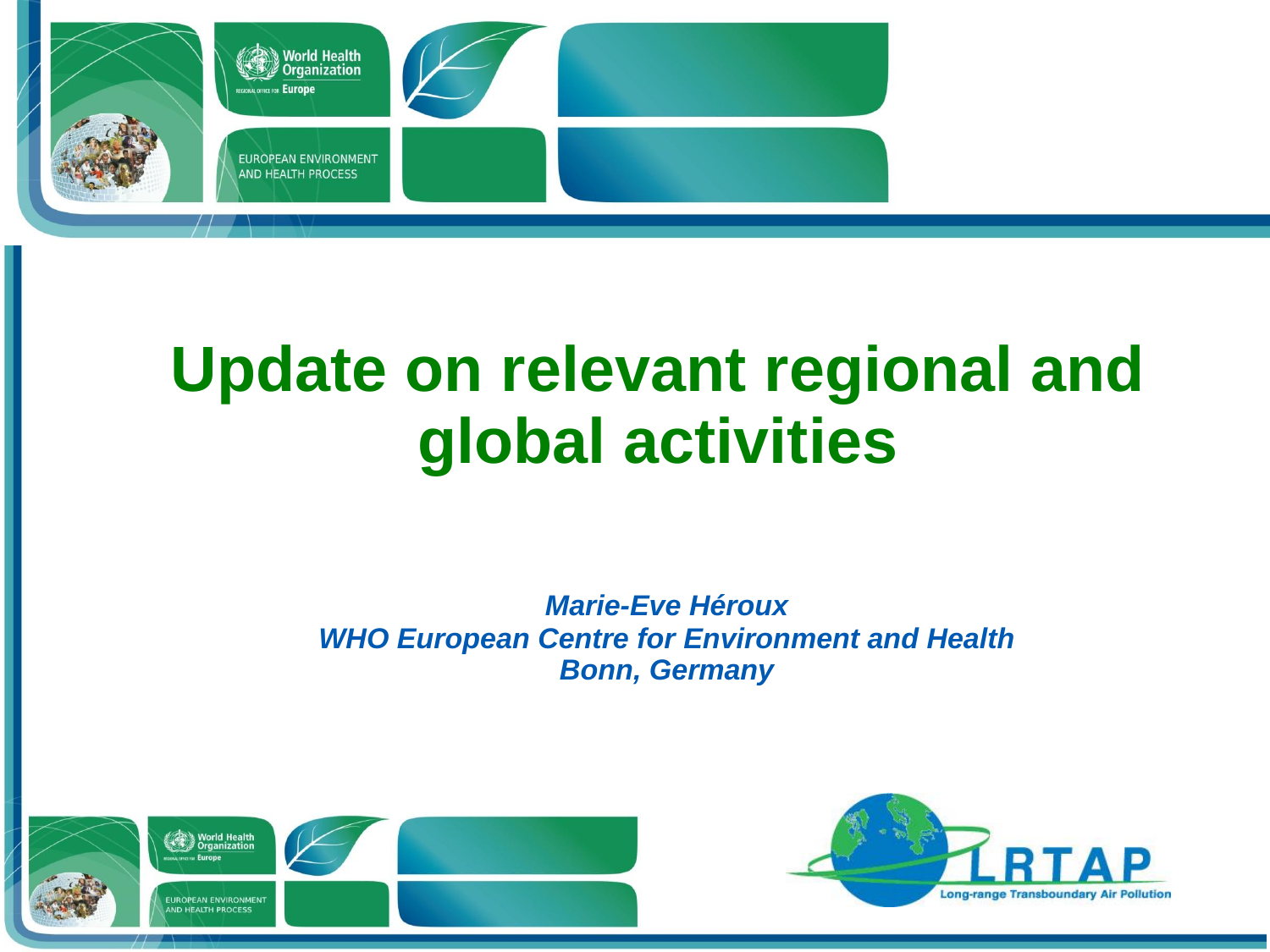# **BaP and wood burning**

**(a) What are the trends in benzo(a)pyrene emissions, concentrations and depositions?**

- **(b) What are the major sources of uncertainties?**
- **(c) What are the consequences for health?**
- **(d) How can wood-burning emission estimates be improved?**

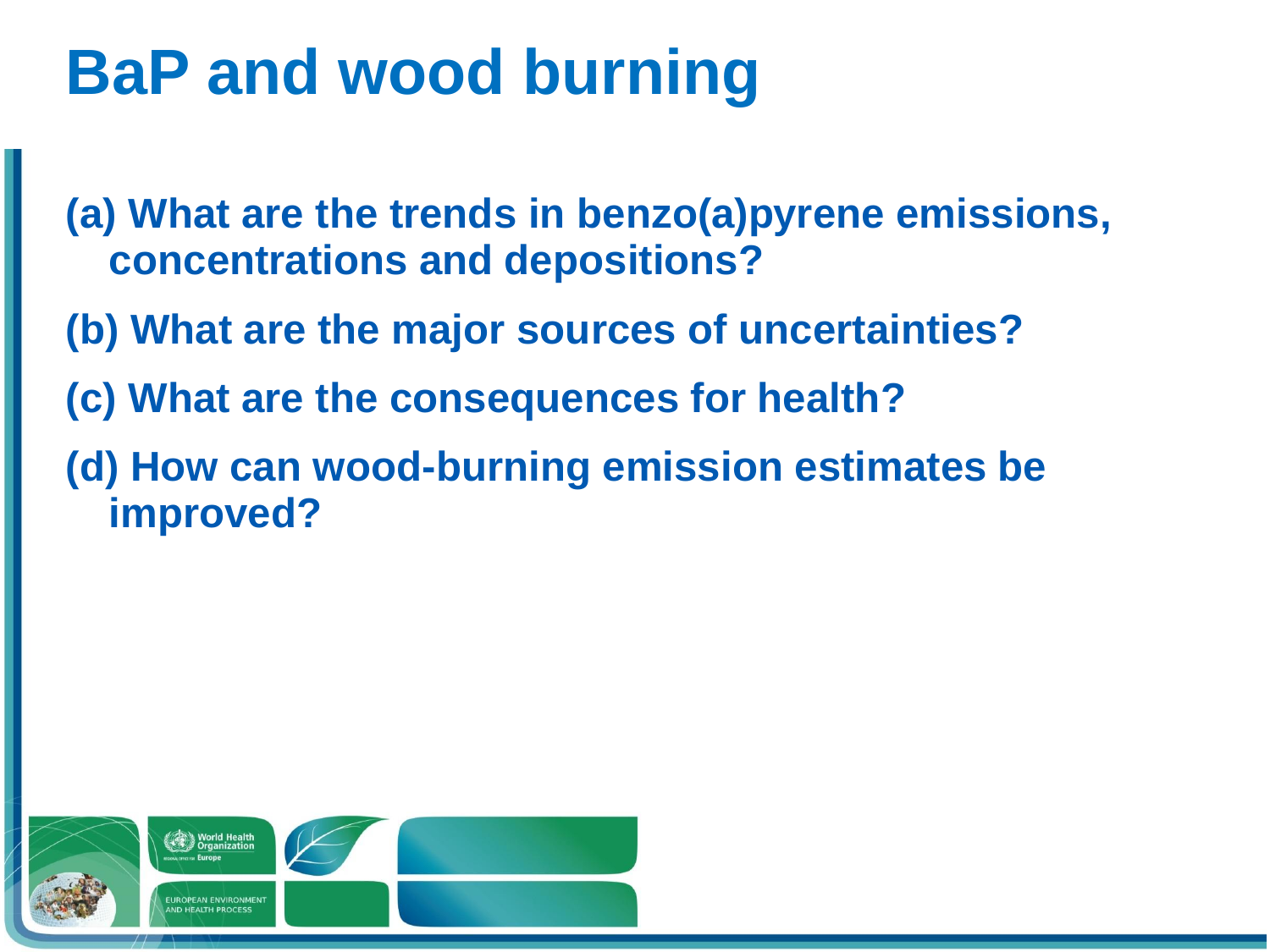# **Health impacts of ambient BaP - REVIHAAP**

Is there any new evidence on health effects due to air emissions of polycyclic aromatic hydrocarbons that would impact upon current target values?

#### **Answer**

Some polycyclic aromatic hydrocarbons (PAHs) are potent carcinogens, and they are often attached to airborne particles, which may also play a role in their carcinogenicity. As PAHs are carcinogenic by a genotoxic mode of action, their levels in air should be kept as low as possible. There is new evidence linking PAH exposure to cardiovascular end-points, but at present these effects of PAH exposure cannot be separated from the effects of particles and therefore cannot impact on the target values. Studies on early biological effects of PAH exposure based on biomarkers, including PAH-DNA adducts, in general populations of children and adults also suggest a range of potential noncarcinogenic effects. Overall, there is no new evidence from which to propose a new target value. However, it should be noted that, based on previous literature, the existing target value of 1 ng/m<sup>3</sup> of benzo[a]pyrene is associated with the lifetime cancer risk of approximately 1 x  $10^{-4}$ .

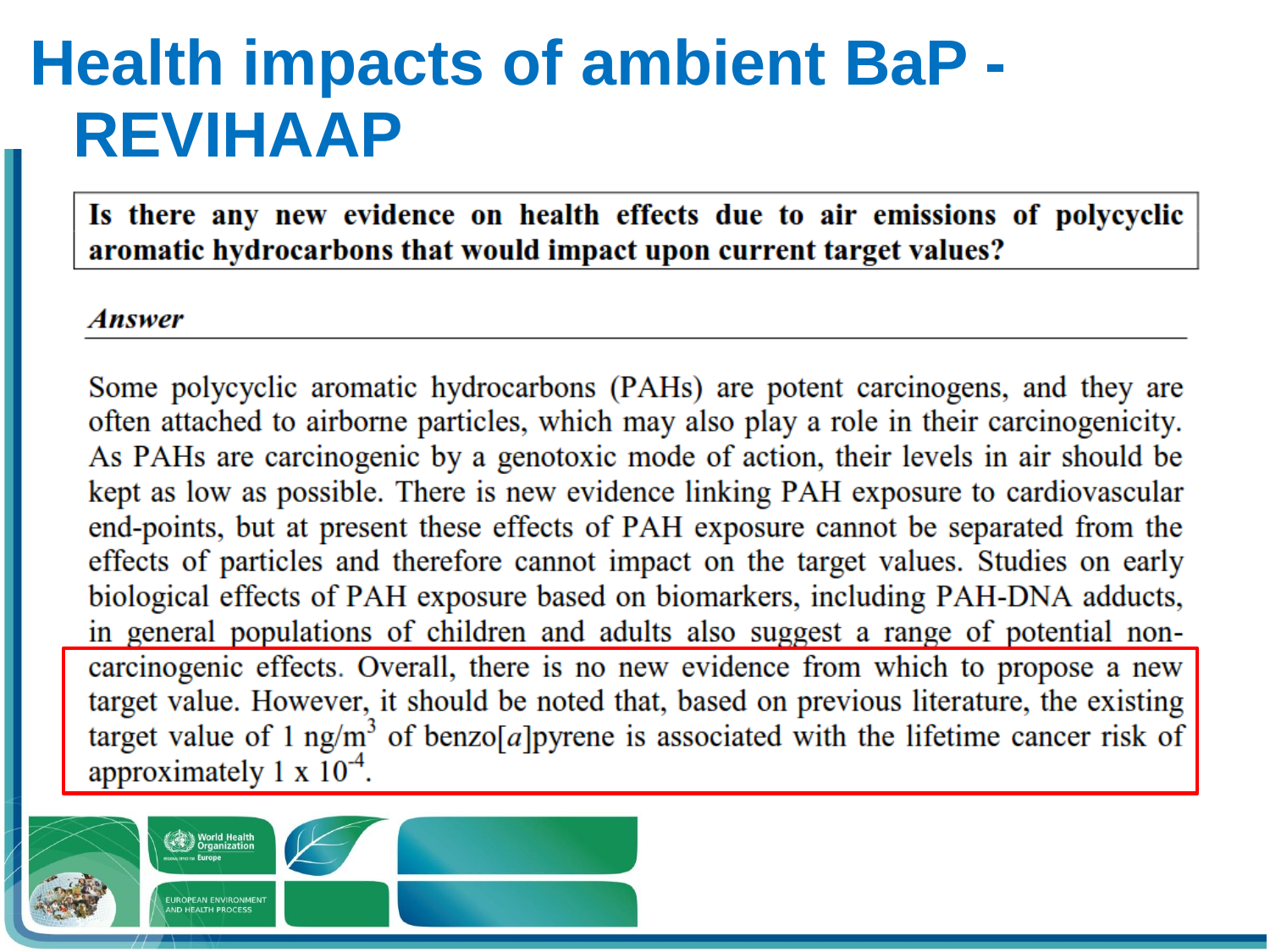#### **The Health Impacts of Air pollution**

Figure 3. Deaths attributable to AAP in 2012, by disease



**Global Burden of disease from Ambient Air Pollution (2012)** 

Percentage represents percent of total AAP burden (add up to 100%).

AAP: Ambient air pollution; ALRI: Acute lower respiratory disease; COPD: Chronic obstructive pulmonary disease; IHD: Ischaemic heart disease.

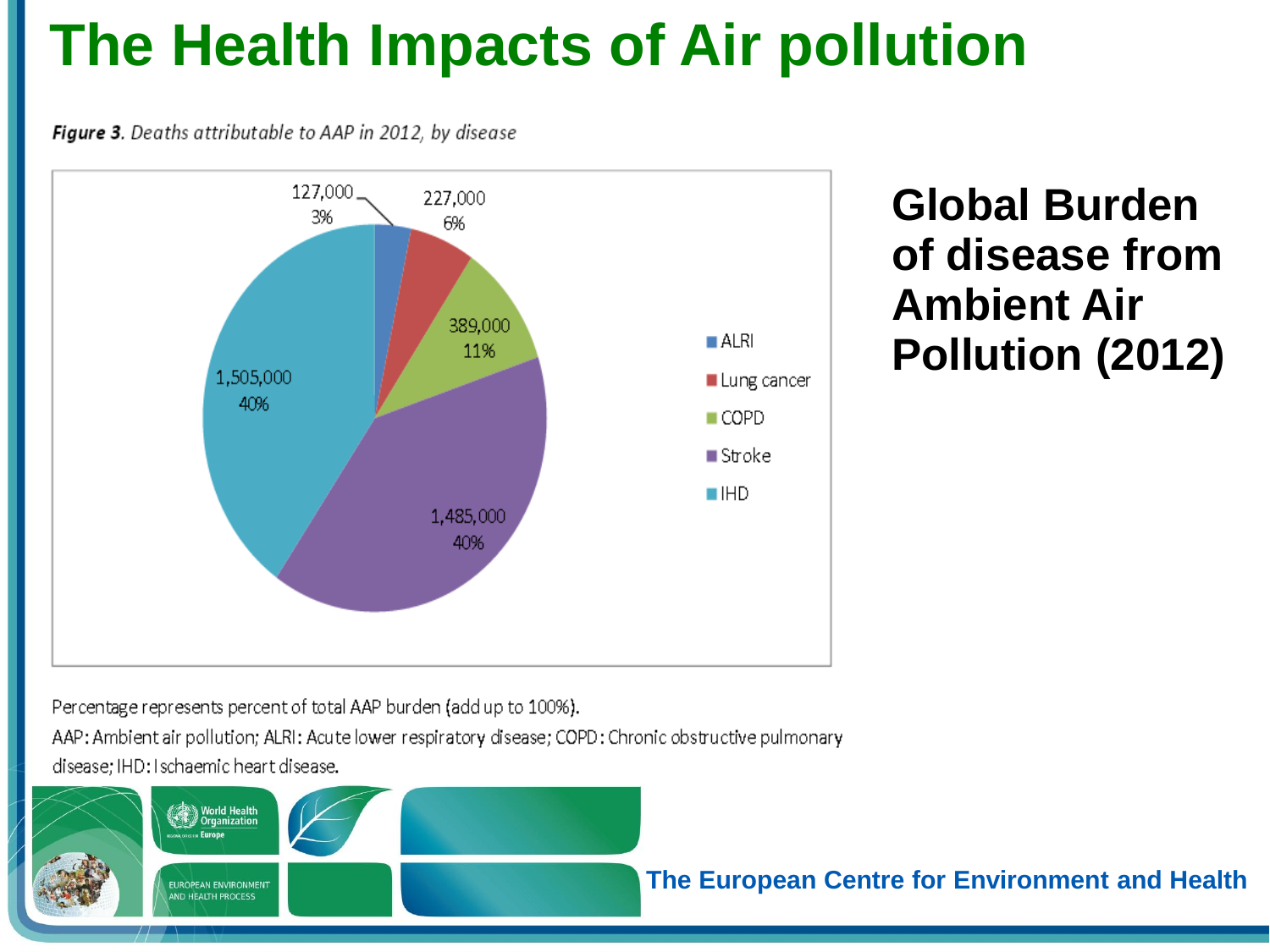# **WHO Publication on residential heating**

- **Publication available on the WHO website at: http://www.euro.who.int/residential-heating**
- **Available in English and Russian**

**\****Co-authors acknowledged:*

- *Michael Brauer*
- *Zoe Chafe*
- *Zbigniew Klimont*
- *Timo Lanki*
- *Raimo Salonen*
- *Kirk Smith*



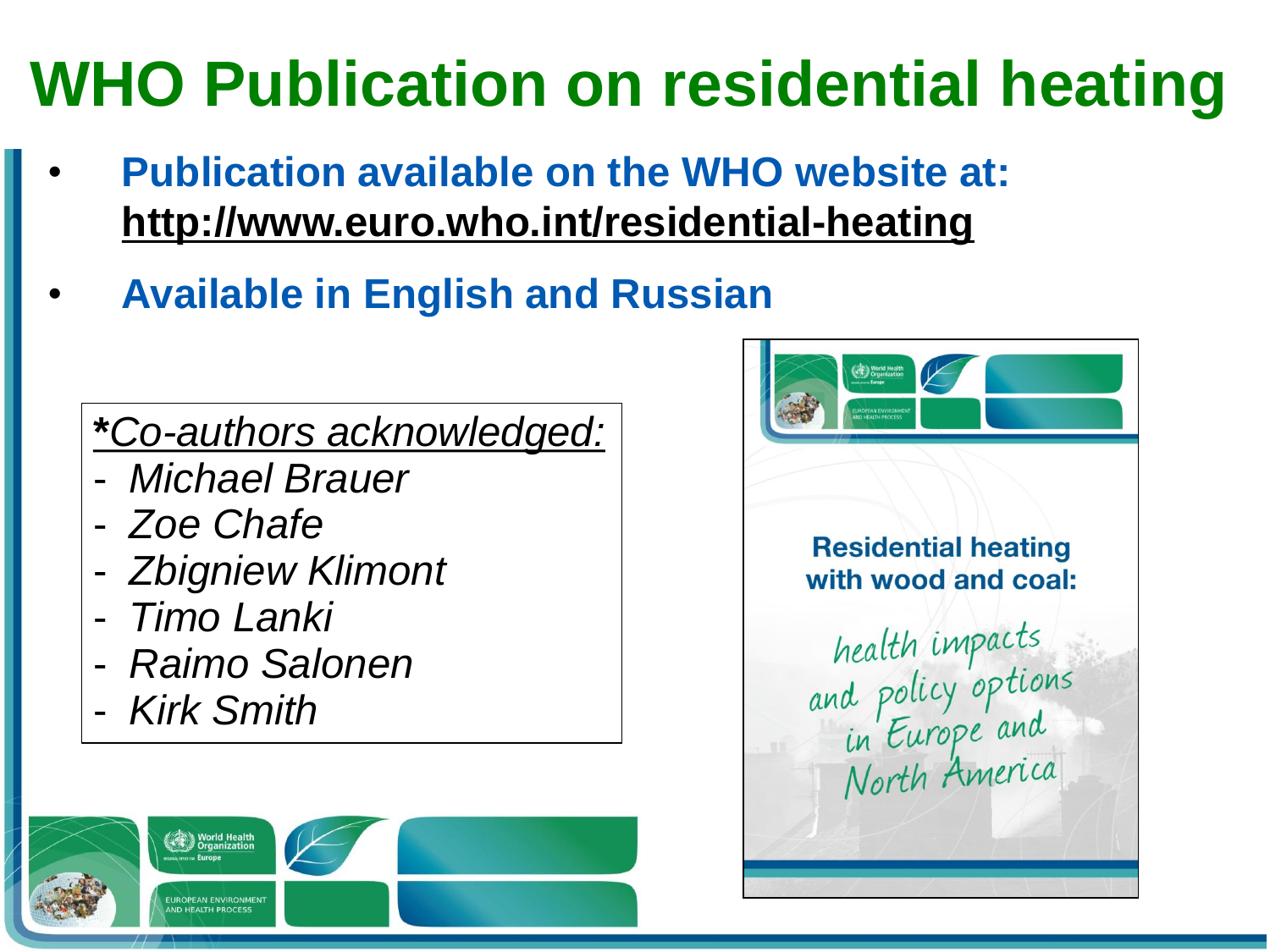# **Wood burning, PM and health**

- **No reason to consider PM from biomass combustion less harmful than particles from other urban sources**
	- **Some short-term exposure, few long-term exposure studies**
	- **Evidence on respiratory effects (asthma, COPD), limited on cardiovascular effects**
	- **Household combustion of coal and use of solid fuels, BaP, ambient air pollution, including PM, carcinogenic according to IARC**
- **Learning from other types of biomass burning**

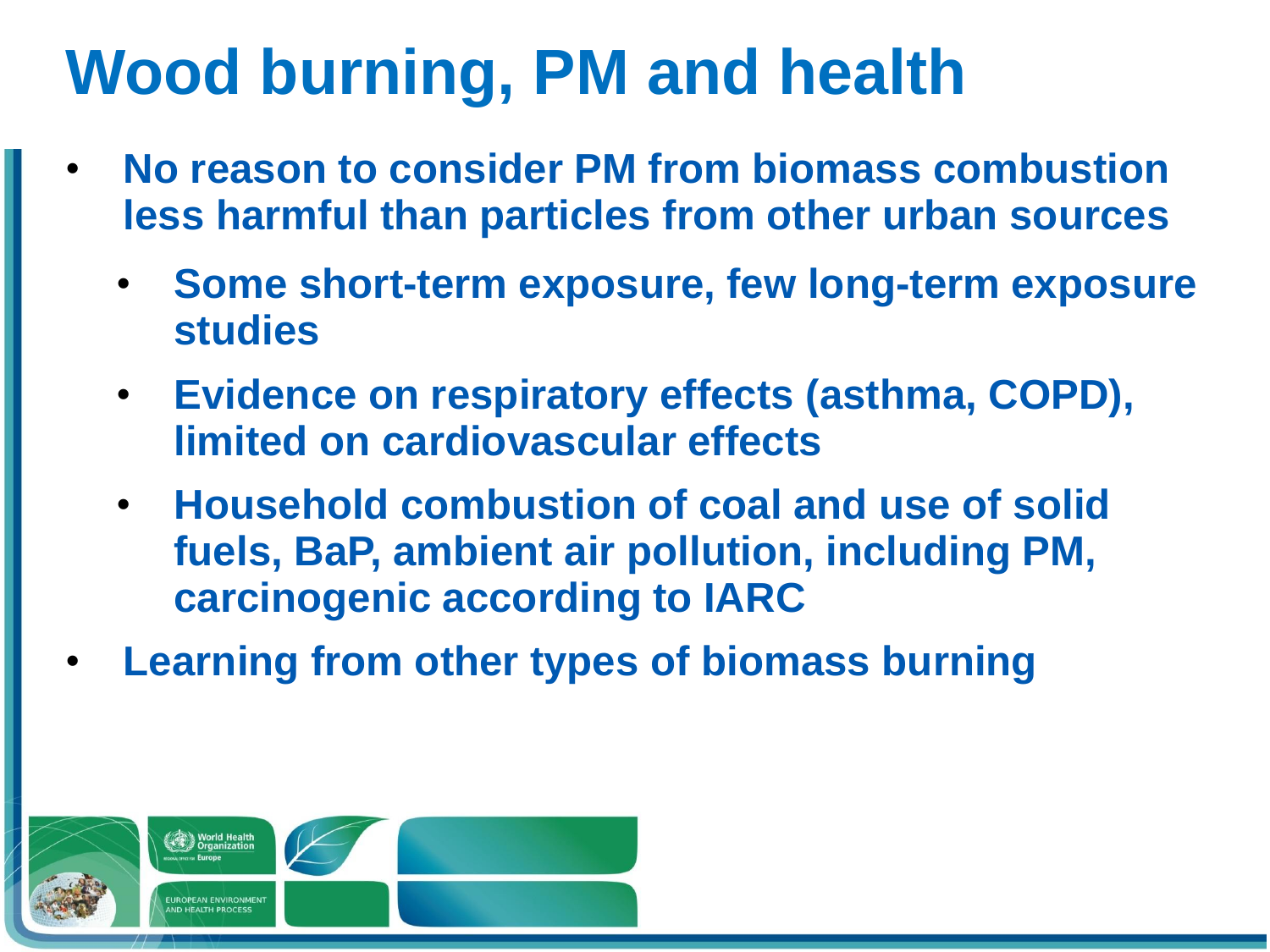#### **Residential heating contribution to outdoor PM2.5 and burden of disease, 1990 and 2010**

| <b>Region</b>                       | $PM_{2.5}$ from<br>residential<br>heating $(\%)$ |      | $PM_{2.5}$ from<br>residential<br>heating ( $\mu$ g/m <sup>3</sup> ) |      | <b>Premature</b><br>deaths/year |         | <b>Disability-adjusted</b><br>life-years<br>(DALYs)/year |           |
|-------------------------------------|--------------------------------------------------|------|----------------------------------------------------------------------|------|---------------------------------|---------|----------------------------------------------------------|-----------|
|                                     | 1990                                             | 2010 | 1990                                                                 | 2010 | 1990                            | 2010    | 1990                                                     | 2010      |
| <b>Central Europe</b>               | 11.1                                             | 21.1 | 3.5                                                                  | 3.4  | 18 000                          | 20 000  | 370 000                                                  | 340 000   |
| Eastern Europe                      | 9.6                                              | 13.1 | 2.0                                                                  | 1.4  | 24 000                          | 21 000  | 480 000                                                  | 410 000   |
| <b>Western Europe</b>               | 5.4                                              | 11.8 | 1.3                                                                  | 1.7  | 17 000                          | 20 000  | 280 000                                                  | 290 000   |
| High-income<br><b>North America</b> | 4.6                                              | 8.3  | 0.9                                                                  | 1.1  | 7 500                           | 9 200   | 140 000                                                  | 160 000   |
| <b>Central Asia</b>                 | 9.9                                              | 8.3  | 2.4                                                                  | 1.6  | 5 500                           | 4 200   | 180 000                                                  | 110 000   |
| Global                              | 3.0                                              | 3.1  | 0.9                                                                  | 0.7  | 120 000                         | 110 000 | 2 800 000                                                | 2 200 000 |
|                                     |                                                  |      |                                                                      |      |                                 |         |                                                          |           |
|                                     |                                                  |      |                                                                      |      |                                 |         |                                                          |           |

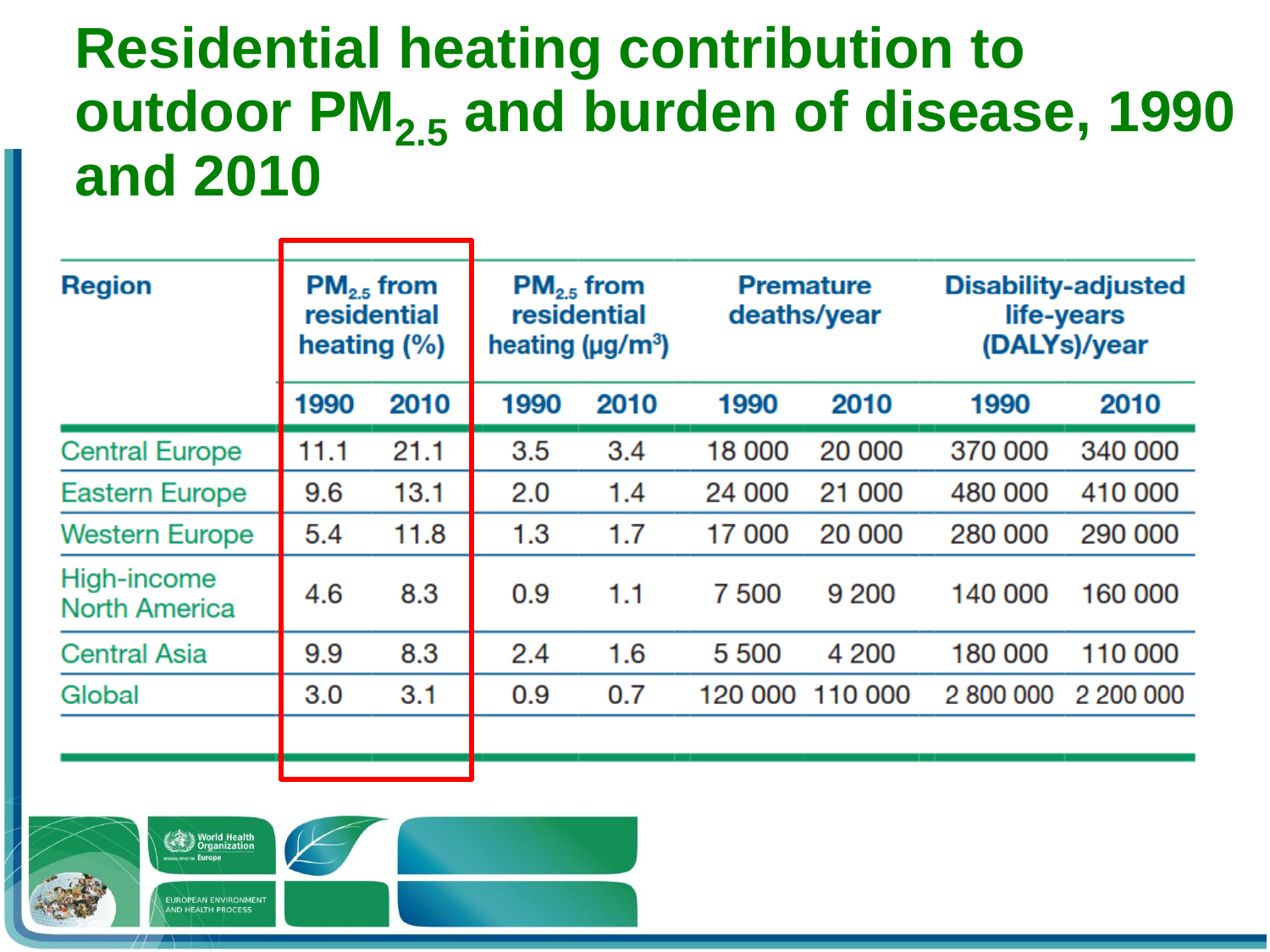#### **Ozone issues**

**(a) What is the current scientific knowledge and understanding about ozone trends?** 

- **(b) What are the contributions to ozone levels of the hemispheric transport of air pollution as well as local air pollution peaks, especially in the Mediterranean area?**
- **(c) What are the impacts on health and ecosystems?**

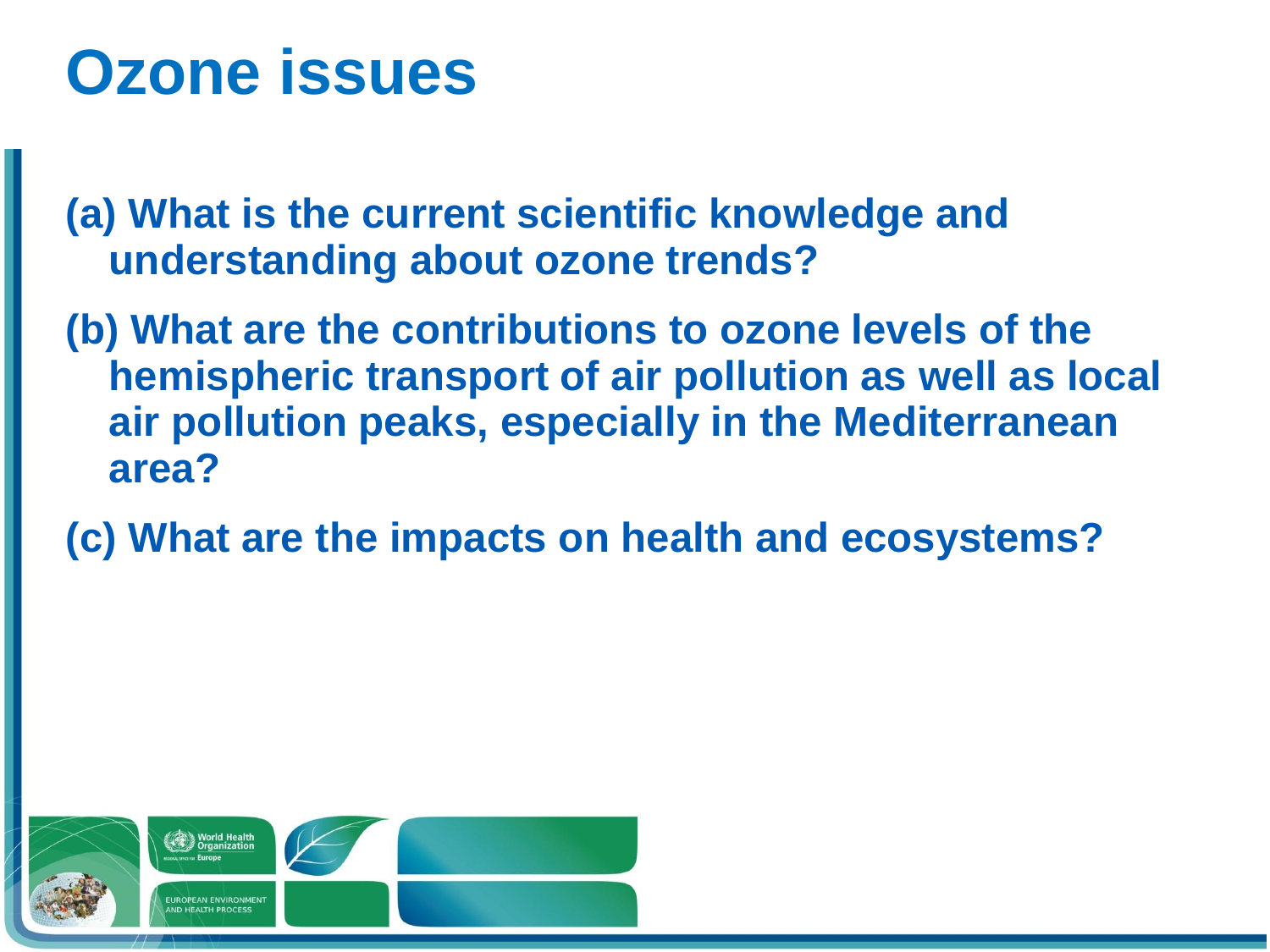# **Impacts of ozone on health – main messages**

- **Recent evidence on long-term (summer months) ozone and respiratory mortality**
	- **Is it capturing a different signal than peak ozone measures?**
- **Health effects and temporal trends independent of PM**
- **Health studies at levels lower than WHO guidelines**
- **Need to rethink SOMO35/SOMO10?**
	- **In light of long-term health effects?**
	- **If modelling has improved?**

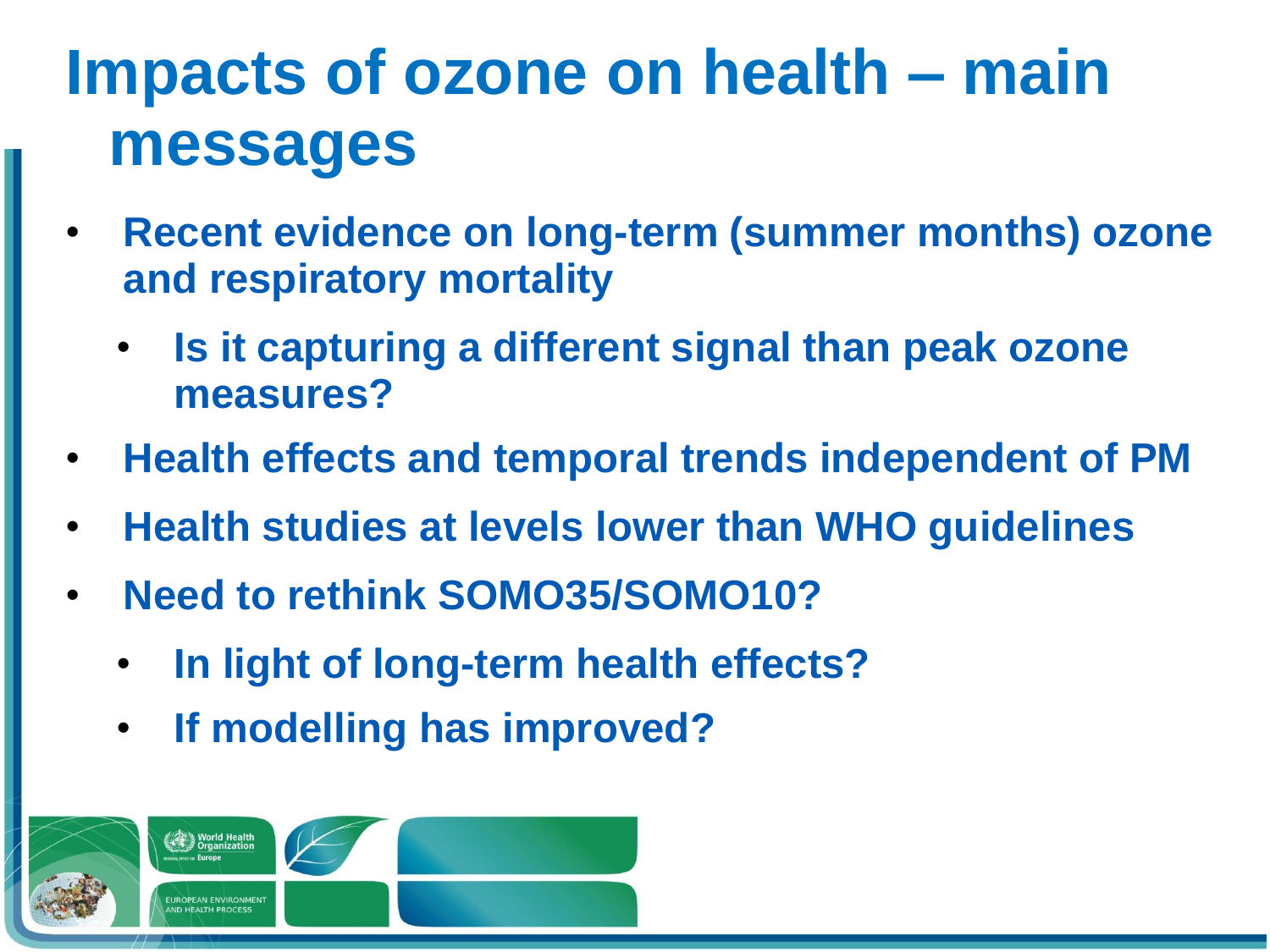#### **RR (95% CI) of death per 10 ppb increase in long-term 'warm-season' ozone exposure.**

| Study           | Cohort                  | Year   |                                  | RR (95% CI)       |
|-----------------|-------------------------|--------|----------------------------------|-------------------|
| All Causes      |                         |        |                                  |                   |
|                 | <b>Bentayeb GAZEL</b>   | 2015   |                                  | 0.96(0.81, 1.14)  |
| Lipsett         | CTS(f)                  | 2011   |                                  | 0.99(0.97, 1.00)  |
| <b>Jerrett</b>  | <b>ACS CPS II</b>       | 2009   |                                  | 1.00(1.00, 1.01)  |
| Krewski         | <b>ACS CPS II</b>       | 2009   |                                  | 1.01 (1.00, 1.02) |
| Smith           | <b>ACS CPS II</b>       | 2009   |                                  | 1.01(1.00, 1.02)  |
| Lipfert         | WU-EPRI Veterans(m)2003 |        |                                  | 1.02 (1.01, 1.02) |
| Lipfert         | WU-EPRI Veterans(m2006b |        |                                  | 1.02 (1.01, 1.04) |
| Lipfert         | WU-EPRI Veterans(m2006a |        |                                  | 1.03 (0.99, 1.07) |
| Cardiovascular  |                         |        |                                  |                   |
|                 | <b>Bentayeb GAZEL</b>   | 2015 ← |                                  | 0.89(0.48, 1.64)  |
| Lipsett         | CTS(f)                  | 2011   |                                  | 1.01 (0.98, 1.03) |
| <b>Jerrett</b>  | <b>ACS CPS II</b>       | 2009   |                                  | 1.01 (1.00, 1.02) |
| <b>IHD</b>      |                         |        |                                  |                   |
| Krewski         | <b>ACS CPS II</b>       | 2009   |                                  | 1.01 (0.99, 1.02) |
| <b>Jerrett</b>  | <b>ACS CPS II</b>       | 2009   |                                  | 1.01 (1.00, 1.03) |
| Lipsett         | CTS(f)                  | 2011   |                                  | 1.04 (1.00, 1.08) |
| Cardiopulmonary |                         |        |                                  |                   |
| Jerrett         | <b>ACS CPS II</b>       | 2009   |                                  | 1.01 (1.01, 1.02) |
| Krewski         | <b>ACS CPS II</b>       | 2009   |                                  | 1.02(1.00, 1.03)  |
| Smith           | <b>ACS CPS II</b>       | 2009   |                                  | 1.02 (1.01, 1.04) |
| Respiratory     |                         |        |                                  |                   |
|                 | <b>Bentayeb GAZEL</b>   | 2015   |                                  | 1.02 (0.66, 1.58) |
| <b>Jerrett</b>  | <b>ACS CPS II</b>       | 2009   |                                  | 1.03(1.01, 1.05)  |
| Lipsett         | CTS(f)                  | 2011   |                                  | 1.04 (0.99, 1.09) |
| Lung Cancer     |                         |        |                                  |                   |
| Lipsett         | CTS(f)                  | 2011   |                                  | 0.98(0.92, 1.04)  |
| Krewski         | ACS CPS II              | 2009   |                                  | 0.99(0.96, 1.02)  |
|                 |                         |        |                                  |                   |
|                 |                         |        | Ι<br>8 <sup>2</sup><br>1.25<br>1 |                   |
|                 |                         |        |                                  |                   |

British Medical Journal Publishing Group

**World Health**<br>Organization

**UROPEAN ENVIRONMEN IND HEAITH PROCES** 

#### **R W Atkinson et al. BMJ Open 2016;6:e009493**

**BMJ Open**